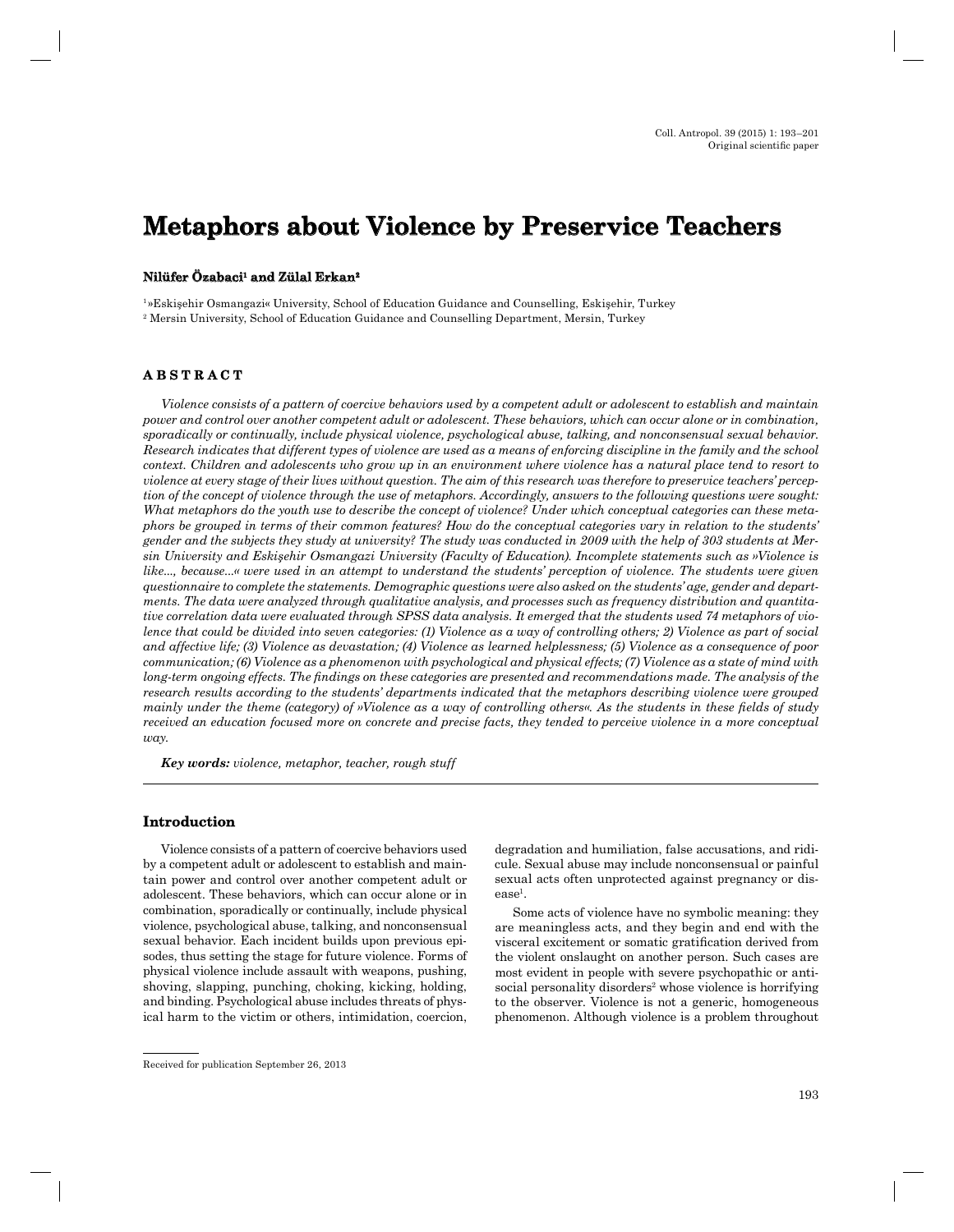the world, research findings suggest that the types and sources of violence may vary according to the cultural environment<sup>3</sup>. Whereas in the East and the Middle East physical, emotional and verbal abuse tends to be committed by teachers on their students $4-7$ .

Violent adolescents maintain that violence is necessary to protect themselves, their peers and their families from threats8,9. Even if they exhibit violent behavior, they often do not see themselves as »violent«10. Research data reveal the negative effect of violence on children and adolescents who are not the victims of direct violence but mere witnesses to violence perpetrated on others in the school environment. According to Roeser, Eccles and Sameroff (2000), Teachers need to protect adolescents from situations they perceive as threatening to their self or threatening to their social image. If they do not, adolescents will feel less motivated to learn unhappy and will be more likely to manifest academic or social problems<sup>11</sup>.

Research carried out on violence in Turkey shows that although physical violence is declining among young people, verbal and emotional violence is increasing. According to the Ministry of National Education, the number of violent incidents in schools in 2009 was 1 716, in 2010 it was 1 550, and, with the implementation of special measures, it was hoped that this figure would decrease to 1 395 in 2011. An examination of the work done on the subject – violence at schools – reveals that most of the research in Turkey has focused on young peopl $12,13$ , which also reflects the world trend. Children and adolescents who are the victims of violence themselves tend to be more likely to commit violence than their peers who have not had such experiences<sup>12,14-16</sup>.

Lakof and Johnson (1980) argue that human beings live in terms of metaphors. Grounded in subjective experience, emotion and imagination, metaphors provide ways of comprehending experience; they give order for making sense of what goes on around us. Accordingly, although often associated with myth or primitive reasoning, metaphors should be seen as an integral component of scientific thought, providing insight and direction to even the most technical or theoretical constructions. Metaphors are an essential mental tool that should be harnessed as an instrument of imaginative rationality<sup>17</sup>.

Metaphors are broadly defined as »any comparison that cannot be taken literally« Metaphors have the power to enhance students' understanding of educational problems and thus increase their focus on a subject<sup>18</sup>. Metaphors are used mainly to highlight people's philosophical and symbolic comprehension system. They help transfer the meaning between two objects that have relative perceptual similarity<sup>17</sup>.

Metaphors are created, either implicitly or explicitly, by specifying the way in which, for example, phenomenon X is similar to phenomenon Y Metaphors not only embellish everyday language but contain meaning beyond mere words. Metaphorical thinking is thus said to affect and construct individuality19,20.

According to Moser, metaphors can support the work of researchers as they (metaphors) provide information in diverse ways. Moser (2000) lists the following characteristics of metaphors: (1) Metaphors affect the cognitive structure of the individual for the world and for himself or herself. (2) Metaphors enable individuals to define concepts that they cannot express in ordinary words. (3) Metaphors present the knowledge and perceptions of individuals holistically. (4) Metaphors are widely used for comparisons. (5) Metaphors are important as they reflect common social and cultural perceptions of concepts.

Research indicates that different types of violence are used as a means of enforcing discipline in the family and the school context. Children and adolescents who grow up in an environment where violence has a natural place tend to resort to violence at every stage of their lives without question.

The aim of this research was therefore to determine preservice teachers' perception of the concept of violence through the use of metaphors. Accordingly, answers to the following questions were sought: What metaphors do the youth use to describe the concept of violence? Under which conceptual categories can these metaphors be grouped in terms of their common features? How do the conceptual categories vary in relation to the students' gender and the departments they study at university?

# **Methods**

## *Participants articipants*

The sample consisted of 303 university students at Eskişehir Osmangazi University and Mersin University (Faculty of Education) in Turkey. Of this population, 88 (29.0%) were men and 215 (71.0%) women. Forty-four of the students (14.5%) were in the Computer Science Teacher Education Program, 31 (10.2%) in the Guidance and Counselling Program, 15 (5.0%) in the Primary School Teacher Education Program, 42 (13.9%) in the Kindergarten School Teacher Education Program, 60 (19.8%) in the English Teacher Education Program, 4 (1.3%) in the Turkish Literature Teacher Education Program, 7 (2.3%) in the Physical Education Program, 53 (17.5%) in the Mathematics Teacher Education Program and 47 (15.5%) in the Science Teacher Education Program.

# *Data collection ata*

Data was collected in Turkish through sentence completion exercises: »Violence is like … (metaphor topic) because … (metaphor vehicle)«. An otherwise blank piece of paper with this sentence completion exercise at the top of the page was distributed to all the participants (students).

#### *Research procedure esearch*

Permission to conduct the study was obtained from the dean of the faculty in the city concerned prior to the collection of the data. The participants were assured of the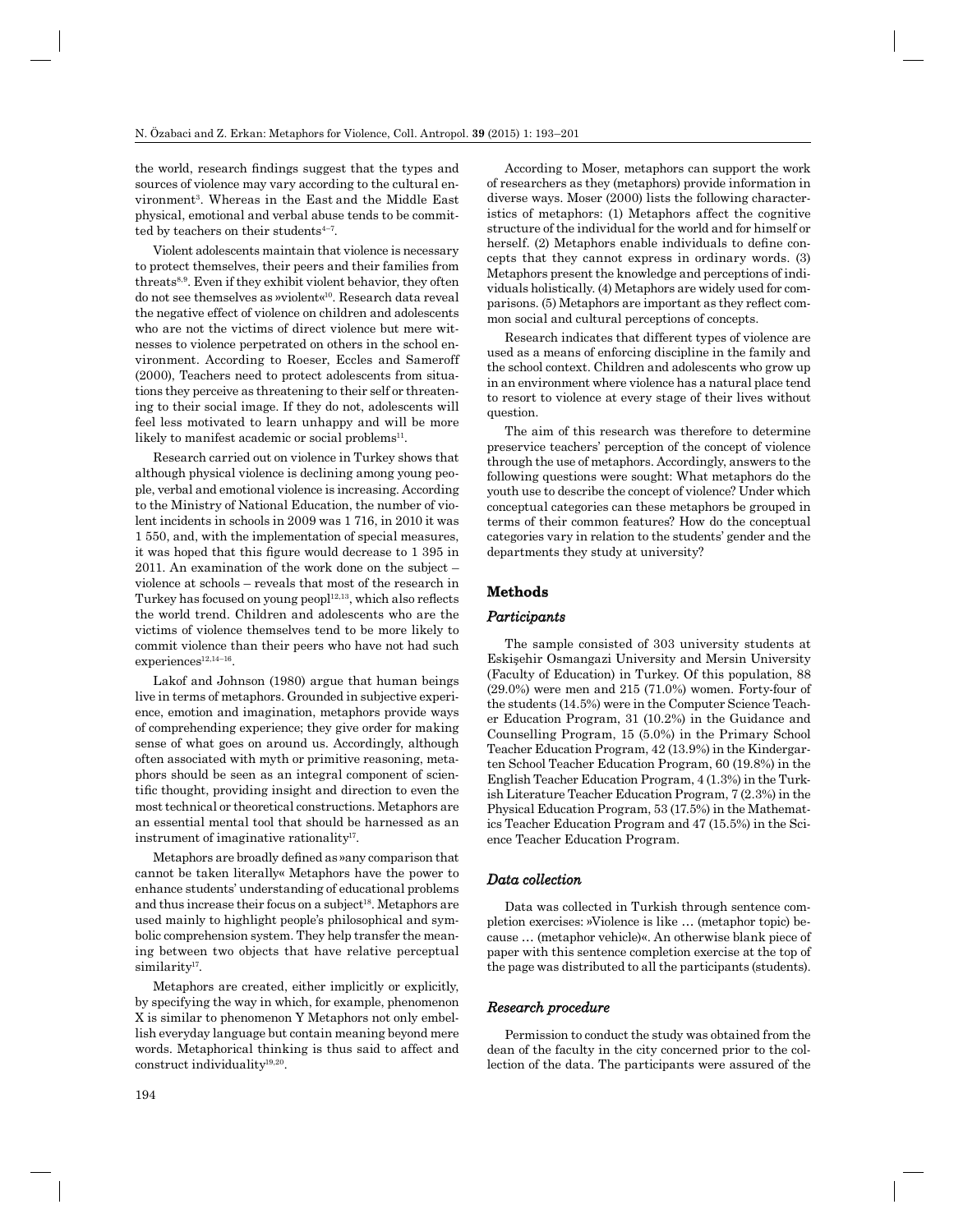confidentiality of their responses and gave their informed verbal consent. Their consent was also obtained by the researchers.

The participants were asked to complete the questionnaire during a 15-minute classroom period in the presence of the researchers. They did not put their names on the sentence completion paper. The researchers told them how to fill in the blanks after the sentence completion paper had been handed out.

The participants were thus expected to make their implicit beliefs explicit. By including the word because in the sentence completion exercise, we wanted to encourage the participants to give reasons for their personal metaphors. At the end of the day, we wanted to determine their implicit beliefs about violence.

# *Data analysis ata*

The data were analyzed through metaphor analysis (Moser, 2000). According to Moser (2000), metaphor analysis is a qualitative research methodology related to *c*ontent analysis, but it also allows researchers to apply quantitative procedures to the categorical data that emerge from uncovering the meanings and reasoning behind the participants' conscious use of each metaphorical relationship.

The analysis of the metaphors in the present study consisted of the following stages/actions: (1) the naming/labelling stage,  $(2)$  the sorting (clarification and elimination) stage, (3) choosing the unit of analysis, (4) compiling and categorizing sample metaphors, (5) establishing the interrater reliability, and (6) analyzing the data quantitatively.

## Naming/labelling stage

In the first stage, we compiled a preliminary alphabetical list of all the metaphors provided by the participants. In this stage, we coded the type of the metaphor  $(e.g.$  horror film, man). If we could not identify a metaphor in a participant's response, we marked the paper as either »description« or »no metaphor at all«.

## Sorting (clarification and elimination) stage

In the second stage, we went through the raw data again and analyzed each metaphor to establish its elements:  $(1)$  the topic,  $(2)$  the vehicle,  $(3)$  the ground. The topic is the subject of the metaphor (in our case, violence). The vehicle is the term the topic is compared with, and the ground refers to the nature of the relationship between the topic and the vehicle. Using this approach, we were able to break down each metaphor into analyzable parts and identify salient features/images, common elements and similarities among the various metaphors<sup>19</sup>. At this stage, we eliminated a total of 20 poorly structured papers based on the following criterias: (1) Plain description or no metaphor at all. For example, Violence is a corner of life. (2) Mention of a metaphor but no provision of a rationale. For example, Violence is like the black shiny night.

## Choosing the unit of analysis

After eliminating 20 papers in the second stage, we were left with what we called »well-articulated metaphors«. Before organizing these metaphors into particular conceptual themes, we brainstormed about the unit of analysis, that is, the lowest number of metaphors needed for the formation of a category. In order to satisfy statistical analytical needs regarding gender and university fields of study, we devised the following criteria: categories should be based on metaphors that were used (a) by more than one participant and (b) by male as well as female participants.

Each eliminated metaphor corresponded fairly closely with one or more of the characteristics constituting the conceptual categories derived from the remaining 74 metaphors.

#### Sample metaphor compilation and categorization stage

In the fourth stage, we reorganized the remaining 74 metaphors (again in alphabetical order) and reviewed the raw data for the fourth time in order to choose a sample expression that represented each metaphor. The participants' metaphors contained varying degrees of detail. Some were explained in only one sentence while others were elaborated extensively (sometimes one handwritten page or longer).

We consequently first picked one phrase or expression that we believed best represented the specific metaphor. In addition, where the metaphorical expression was too long, we took only its most important features and used ellipsis to represent the unnecessary and eliminated words, sentences and/or paragraphs. Thus, we produced a list of the 74 metaphors with a verbal description (title) for each metaphor in order to (a) use it as a reference point for grouping the metaphorical images into certain categories and (b) validate our analysis and interpretations of the study data. Our ultimate aim in the fourth stage was to abstract from the 74 exemplar metaphors the conceptual themes or categories that they represented. To do so, we used Schon's (cited in Vadeboncoeur & Torres, 2003) distinction between two types of metaphors: (1) generative metaphors and (2) surface metaphors. According to Vadeboncoeur and Torres (2003), A generative metaphor provides a set of assumptions that establish a way of seeing whereas a group of surface metaphors provides us with clues to unveil the deep generative metaphor. As far as the present study is concerned, the individual metaphors formulated by the participants represent the surface images of As a result of our inductive analysis, seven major categories were identified. Overall, the development of these categories was guided by (a) the pertinent research literature and (b) the handwritten metaphorical expressions of the participants.

Each exemplar metaphor, for instance, corresponded with one or more of the characteristics of the category it represented (Table 1).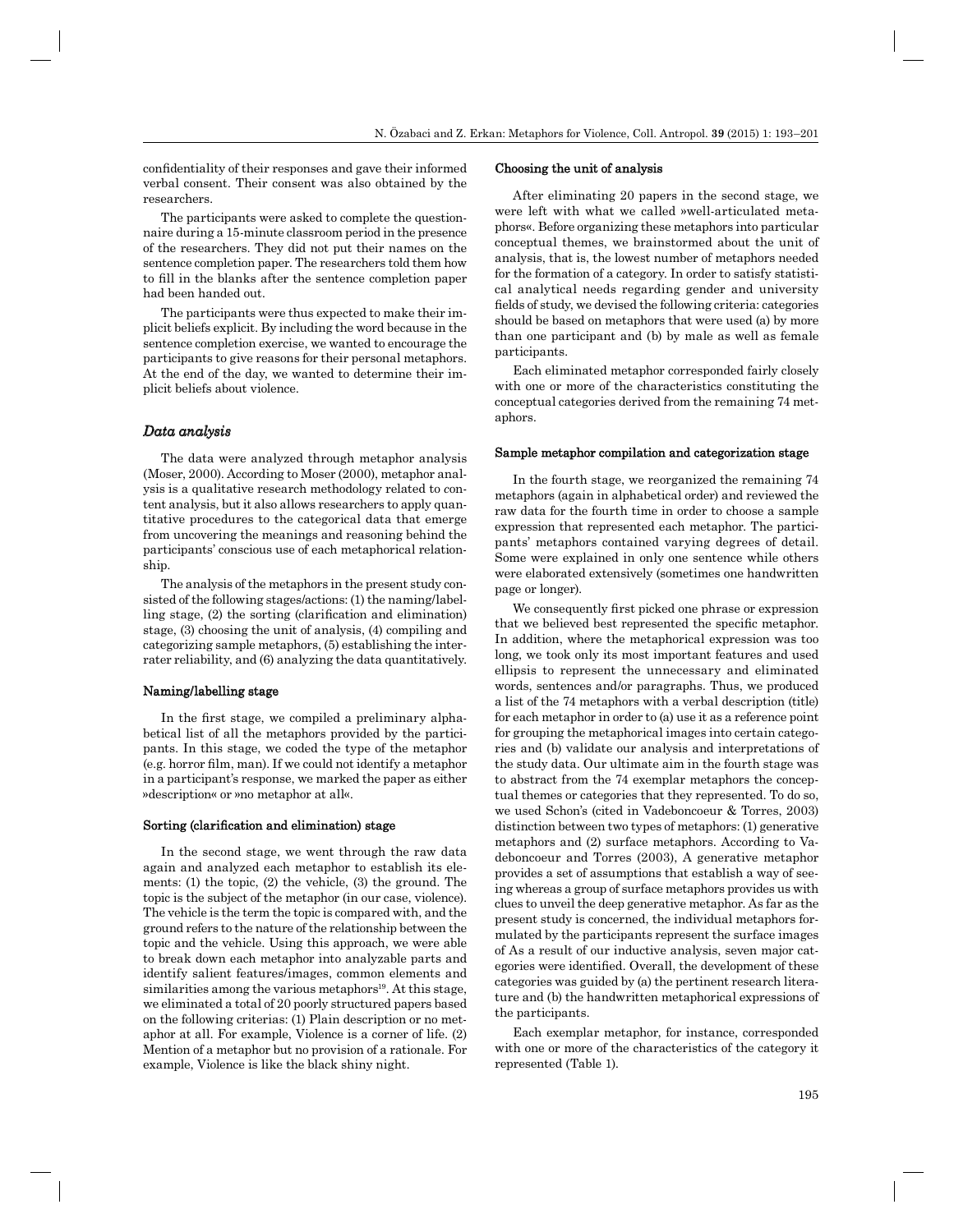| Categories of metaphor                                                  | $F(\%)$   | Metaphors                                                                                                                                                                                                                                 |  |  |  |  |
|-------------------------------------------------------------------------|-----------|-------------------------------------------------------------------------------------------------------------------------------------------------------------------------------------------------------------------------------------------|--|--|--|--|
| 1. Violence as a way to control                                         | 77 (25.4) | Impotency 19, Show of power 19, Ignorance 12, Bestiality 7, women<br>exposed to violence 5, Brutality 4, Male 2, Bullying 2, A vampire 2,<br>Not knowing his limits 1, My father 1, Unrestrained 1, Capitalist<br>system 1, Discharging 1 |  |  |  |  |
| 2. Violence as a phenomenon that affects<br>social and emotional life   | 63 (20.8) | Bestial behavior 20, Traffic accident 6, Wound 4, A dark night 3,<br>Barb 3, Dehydration 2, Damage 2, Deviant behavior 2, Dagger 2,<br>Clamp 1, Blood spilled in milk 1                                                                   |  |  |  |  |
| 3. Violence as devastation                                              | 64 (21.1) | Disaster 20, Deadly virus 11, Unfairness 10, Storm 6, Lightning 5,<br>Sea 4, Hurricane 2, Failed target 2, Wing 1, Marsh 1, Volcanic<br>mountain 1, Avalanche 1, Mom's dishes 1                                                           |  |  |  |  |
| 4. Violence as a learned helplessness                                   | 30(9.9)   | Disease 9, Nightmare 5, Darkness 4, An eternal road 3, Trap 2,<br>Game 2, Method of discipline 2, Hitting the wall 1, Custom 1                                                                                                            |  |  |  |  |
| 5. Violence as a consequence of poor com-<br>munication                 | 21 (6.9)  | Oppression 9, Poison 4, Lovelessness 4, Way of Agreement 3, Fight<br>1, Massacre 4, Knife 3, Hot pepper 2, Cactus 2, Scary movie 2,<br>Torture 2, Unhappy child 1, Bitter fruit 1, Wall 1, Ashes 1                                        |  |  |  |  |
| 6. Violence as a phenomenon with psyho-<br>logical and physical impacts | 19(6.3)   |                                                                                                                                                                                                                                           |  |  |  |  |
| 7. Violence as a state of mind with long-term<br>ongoing effects        | 29 (9.6)  | War 7, Bomb 6, Mirror 4, Full 3, Broken glass 3, Burning wood 1,<br>Boomerang 1, Insect 1, Nail 1, Life rasp 1, Mushroom 1                                                                                                                |  |  |  |  |

#### **TABLE 1** THEMATIC CLASSIFICATION OF 74 METAPHORS ABOUT VIOLENCE

#### Establishing the inter-rater reliability rate

Inter-rater reliability indicates the consistency of a coding system implemented in a research study. In the present study, we considered the data as a whole from the outset of the data analysis process. All decisions were based on discussions in order to reach consensus. However, since the critical step of the analytical process was the abstraction of the seven generative categories and the classification of the 74 exemplar metaphors into the seven categories, two outside researchers (colleagues in the Faculty of Education) were asked to independently sort the metaphors into the seven categories.

For this purpose, we provided each coder with (a) the list of the 74 exemplar metaphors, organized in alphabetical order, including a sample expression for each metaphor and (b) a second list randomly presenting the seven conceptual categories that we had developed, also including a short description for each category.

We also asked the coders not to leave out any of the 74 metaphors. The coders were familiar with the research literature on metaphors but had not themselves undertaken or published any studies on metaphors. To estimate the inter-rater reliability rate, we used Miles and Huberman's (1994) formula (i.e. Reliability =  $Agreement/Agree$ ment + Disagreement). The 74 metaphors were duly classified by the two independent coders, and the level of agreement between their individual ratings and ours was 0.98. Miles and Huberman (1994) suggest that the final inter-coder agreement rate in qualitative data analysis should approach or exceed 90%.

#### Analyzing data quantitatively

In the last stage, we entered the study data into the SPSS program to calculate counts/frequencies (f) and percentages (%) of the metaphors in each category.

# **Results**

In this section, the overall findings of the study are presented first, followed by the introduction of the seven conceptual metaphor categories: (1) Violence as a way of controlling others; (2) Violence as part of social and affective life; (3) Violence as devastation; (4) Violence as learned helplessness; (5) Violence as a consequence of poor communication; (6) Violence as a phenomenon with psychological and physical effects; (7) Violence as a state of mind with long-term ongoing effects.

## *Overall Findings*

The university students in the Faculty of Education produced a total of 74 valid metaphors regarding the concept of violence. Of the 74 metaphors, 215 (71.0%) were produced by the female students, and 88 (29.0%) were produced by the male students.

# *Conceptual Themes onceptual*

Violence as a way of controlling others. Violence is used by people in order to dominate and control others. Under this theme, 77 (25.4%) of the participants produced 14 metaphors: Impotency 19, Show of power 19, Ignorance 12**,** Bestiality 7, Women exposed to violence 5, Brutality 4, Male 2, Bullying 2, A vampire 2, Not knowing his limits 1, My father 1, Unrestrained 1, Capitalist system 1, Discharging 1. Impotency, Show of power and Ignorance were the most frequently used metaphors. Regarding the source of the metaphors, the following explanations were given by the participants (only lightly edited to preserve the authenticity of the responses).

Violence is impotency. An unconscious person uses violence as he cannot think wisely. Choosing violence in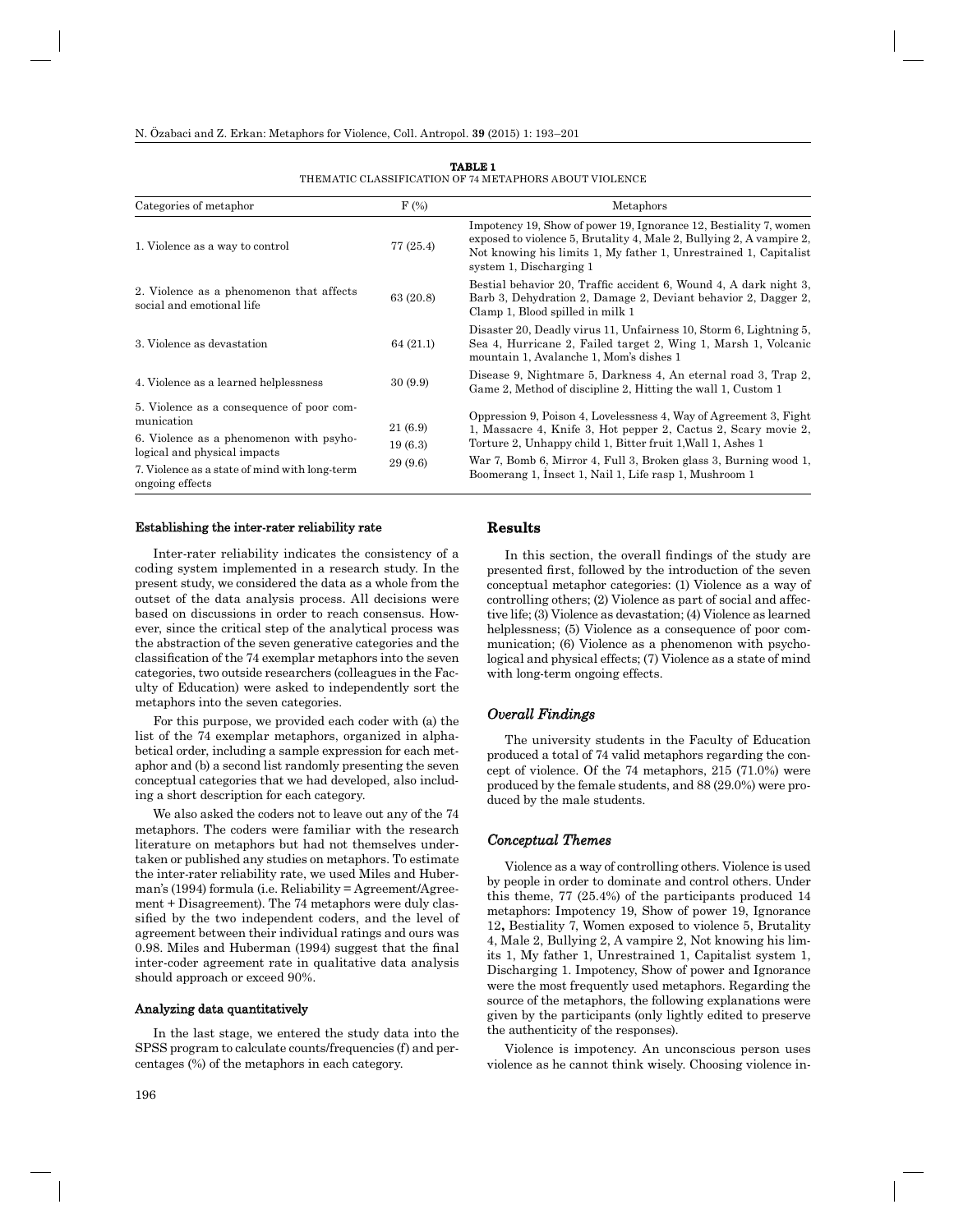stead of talking shows people's weakness. It is because the person using violence sees its results as a victory won against the other person.

Violence is ignorance. Because this is the way an ignorant person expresses him/herself because ignorant people know no other way to get what they want.

Violence as part of social and affective life. Under this theme, 63 (20.8%) of the participants produced 11 metaphors: Bestial behavior 20, Traffic accident 6, Wound 4, Dark night 3, Barb 3, Dehydration 2, Damage 2, Deviant behavior 2, Dagger 2, Clamp 1, Blood spilled in milk 1. Bestial behavior, Traffic accident and Wound were the most frequently used metaphors. Regarding the source of the metaphors, the following explanations were given by the participants.

Violence is bestial behavior. Because people who can think and feel would not choose to use violence because it is unconsciousness and lack of control over your behavior.

Violence is a traffic accident. Because the consequences can be severe; because you would be out of control if you did not break.

Violence is a wound. Because it bleeds when it is scratched.

Violence as devastation. Under this theme, 64 (21.1%) of the participants produced 13 metaphors: Disaster 20, Deadly virus 11, Unfairness 10, Storm 6, Lightning 5, Sea 4, Huricane 2, Failed target 2, Wind 1, Marsh 1, Volcanic mountain 1, Avalanche 1, Mom's dishes 1. Disaster, Deadly virus and Unfairness were the most frequently used metaphors. Regarding the source of the metaphors, the following explanations were given by the participants:

#### Disaster

- because it happens suddenly and the results are bad but are not felt immediately;
- because it leaves people with aftershocks and damages their self-confidence at first;
- because it ruins everything once it takes place;
- because it breaks even the strongest ties;
- because it shakes people to their core.

#### Unfairness

- because it interferes with people's right to respect;
- because there is no situation that can justify violence;
- because it abuses a person's right to be an individual and to live.

#### Deadly virus

- because people using violence deliberately or unconsciously cannot be aware of its results at the outset; because they will realize the negative results only over time;
- because the individual using violence is like a ruined harvest;
- because violence will have negative effects.

Violence as learned helplessness. Under this theme, 30 (9.9%) of the participants produced nine metaphors: Disease 9, Nightmare 5, Darkness 4, Eternal road 3**,** Trap 2, Game 2, Method of discipline 2, Hit the Wall 1, Custom 1. Disease, Nightmare and Darkness were the most frequently used metaphors.

## Disease

- because it is highly pervasive among people;
- because it is difficult to find the exact treatment and solution.

#### Nightmare

- because you would like to wake up as soon as possible but cannot do so;
- because it is something nobody would like to experiment with but he or she is still faced with from time to time.

#### Darkness

- because emotional deprivation and cries of pain accompany violence. Such cries of pain darken people's hearts;
- because darkness always afflicts people.

Violence as a consequence of poor communication. Under this theme,  $21(6.9\%)$  of the participants produced five metaphors: Oppression 9, Poison 4, Lovelessness 4, Way of agreement 3, Fight 1. Oppression, Poison and Lovelessness were the most frequently used metaphors. Regarding the source of the metaphors, the following explanations were given by the participants (only lightly edited to preserve the authenticity of the responses).

# Oppression

- because most women experience violence;
- because men use stupid methods to put pressure on women;
- because strong people choose to pressurize weaker people through psychological and physical blows.

#### Lovelessness

- because lovelessness makes people aggressive;
- because violence increases when there is a lack of love and respect.

Violence as a phenomenon with psychological and physical impacts. Under this theme, 19 (6.3%) of the participants produced 10 metaphors: Massacre 4, Knife 3, Hot pepper 2, Cactus 2, Scary movie 2, Torture 2, Unhappy child 1, Bitter fruit 1,Wall 1, Ashes 1. Massacre, Knife and Hot Pepper were the most frequently used metaphors.

#### Massacre

- because, like a massacre, violence is deliberate;
- because the use of violence is equal to killing someone;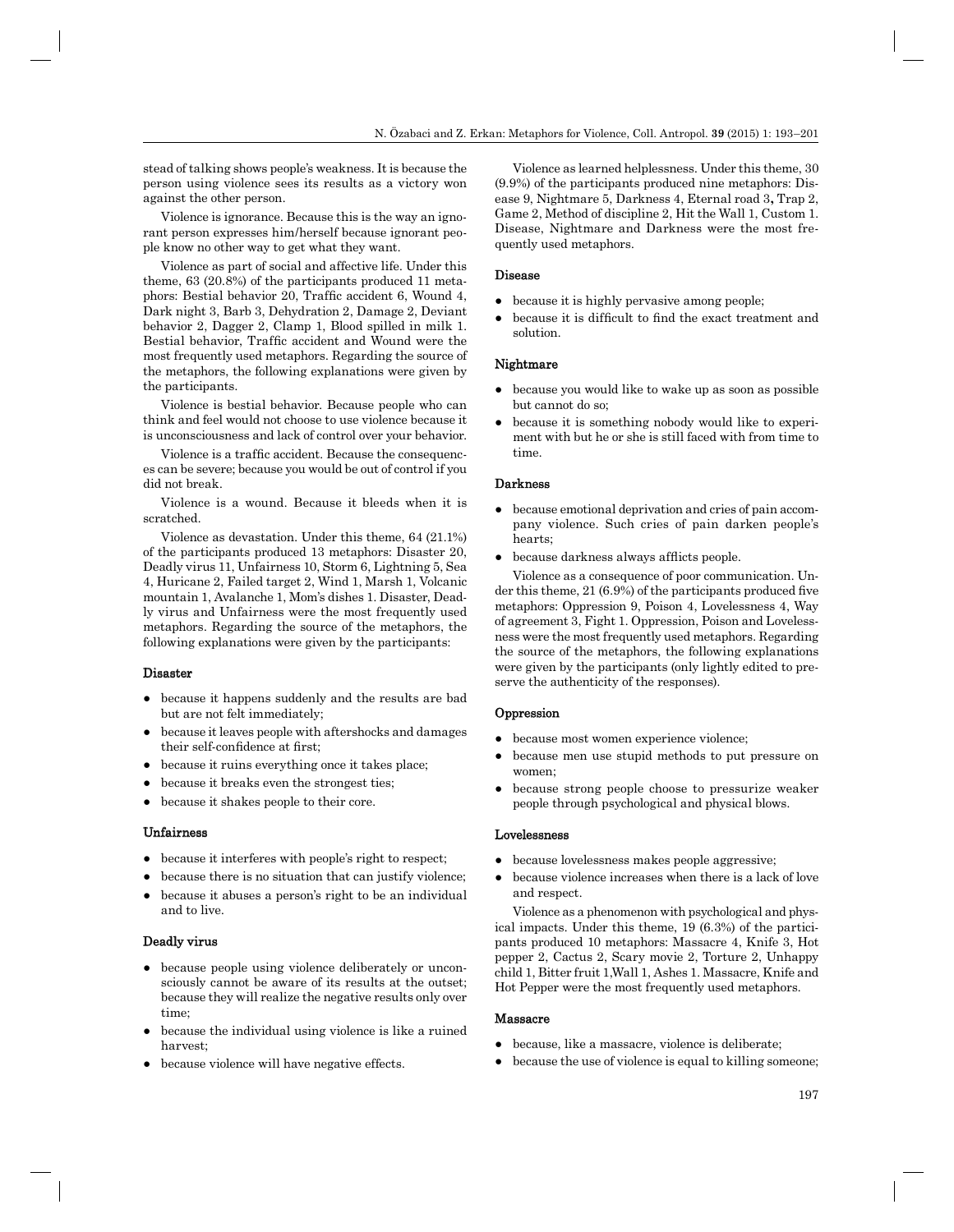● because disproportinate power used improperly leads to violence.

## Hot pepper

● because the more you eat, the more you will feel scorched.

# Bitter fruit

● because the more you eat, the more discomfort you will feel.

Violence as a state of mind with long-term ongoing effects. Under this theme, 29 (9.6%) of the participants produced 11 metaphors: War 7, Bomb 6, Mirror 4, Full 3, Broken glass 3, Burning wood 1, Boomerang 1, İnsect1, Nail 1, Life rasp 1, Mushroom 1. War, Bomb and Mirror were the most frequently used metaphors.

# War

- because war is difficult to stop once it starts;
- because it exists when there is no agreement;
- because it damages both parties.

#### Bomb

- because it destroys everything it falls on. The victims cannot recover for a long time;
- because it burns the place it falls on;
- because if it explodes, it damages everything.

#### Mirror

• because people who use violence are those who were subjected to violence themselves;. because violence reflects back on those who once used it.

# *Comparison of the seven conceptual categories according to gender and program type ccording*

As can be seen in Table 2, the violence metaphors varied significantly in accordance with the gender of the participants (Pearson  $\chi^2$  df=6=5.095). These differences are summarized below.

- 1. Violence as a way of controlling others was a category that was more accepted by the women (17.5) than the men (7.5).
- 2. Violence as part of social and affective life as a category was more accepted by the women (13.9) than the men (6.9).
- 3. The category of Violence as devastation was more accepted by the women (16.2) than the men (5.0).
- 4. Violence as learned helplessness as a category was more accepted by the women (7.9) than the men (2.0).
- 5. The category of Violence as a consequence of poor communication was more accepted by the women (5.6) than the men (1.3.).
- 6. The category of Violence as a phenomenon with psychological and physical effects was more accepted by the women (3.6) than the men (2.6).
- 7. Violence as a state of mind with long-term ongoing effects was once again a category more accepted by the women (6.3) than the men (3.3).

As can be seen in Table 3, the violence metaphors varied significantly in accordance with the departments of the participants (Pearson  $\chi^2$  df=6=5.095). These differences are summarized below.

The theme (category) of Violence as a way of controlling others was chosen (favored) by the students in the Computer Teaching Program (6.0), the Science Teaching Program (%5.9) and the Mathematics Teaching Program (5.0) to a greater extent than by the students studying in the other programs. The theme of Violence as part of social and affective life was chosen by the students in the Mathematics Teaching Program (5.3) and the English Teaching Program (4.6) to a greater extent than by the students studying in the other programs. The theme of Violence as devastation was chosen by the students in the Pre-school Teaching Program (4.3), the English Teaching Program (5.6) and the Mathematics Teaching Program (3.3) to a greater extent than by the students studying in the other programs. The theme Violence as learned helplessness was chosen by the students in the English Teaching Program (2.6) and the Pre-school Teaching Program (2.09) to a greater extent than by the students studying in the other programs. The theme of Violence as a consequence of poor communication was chosen by the students in the

| Groups of metaphors                                                 | Women     | Men       | Total       |
|---------------------------------------------------------------------|-----------|-----------|-------------|
| 1. Violence as a way of controlling others                          | 53 (17.5) | 24(7.5)   | 77(25.4)    |
| 2. Violence as part of social and affective life                    | 42(13.9)  | 21(6.9)   | 63 (20.8)   |
| 3. Violence as devastation                                          | 49(16.2)  | 15(5.0)   | 64(21.1)    |
| 4. Violence as learned helplessness                                 | 24 (7.9)  | 6(2.0)    | 30(9.9)     |
| 5. Violence as a consequence of poor communication                  | 17(5.6)   | 4(1.3)    | 21(6.9)     |
| 6. Violence as a phenomenon with psychological and physical effects | 11(3.6)   | 8(2.6)    | 19(6.3)     |
| 7. Violence as a state of mind with long-term ongoing effects       | 19(6.3)   | 10(3.3)   | 29(9.6)     |
| Total                                                               | 215(71.0) | 88 (29.0) | 303 (100.0) |

**TABLE 2** COMPARISON OF THE SEVEN MAIN CATEGORIES ACCORDING TO GENDER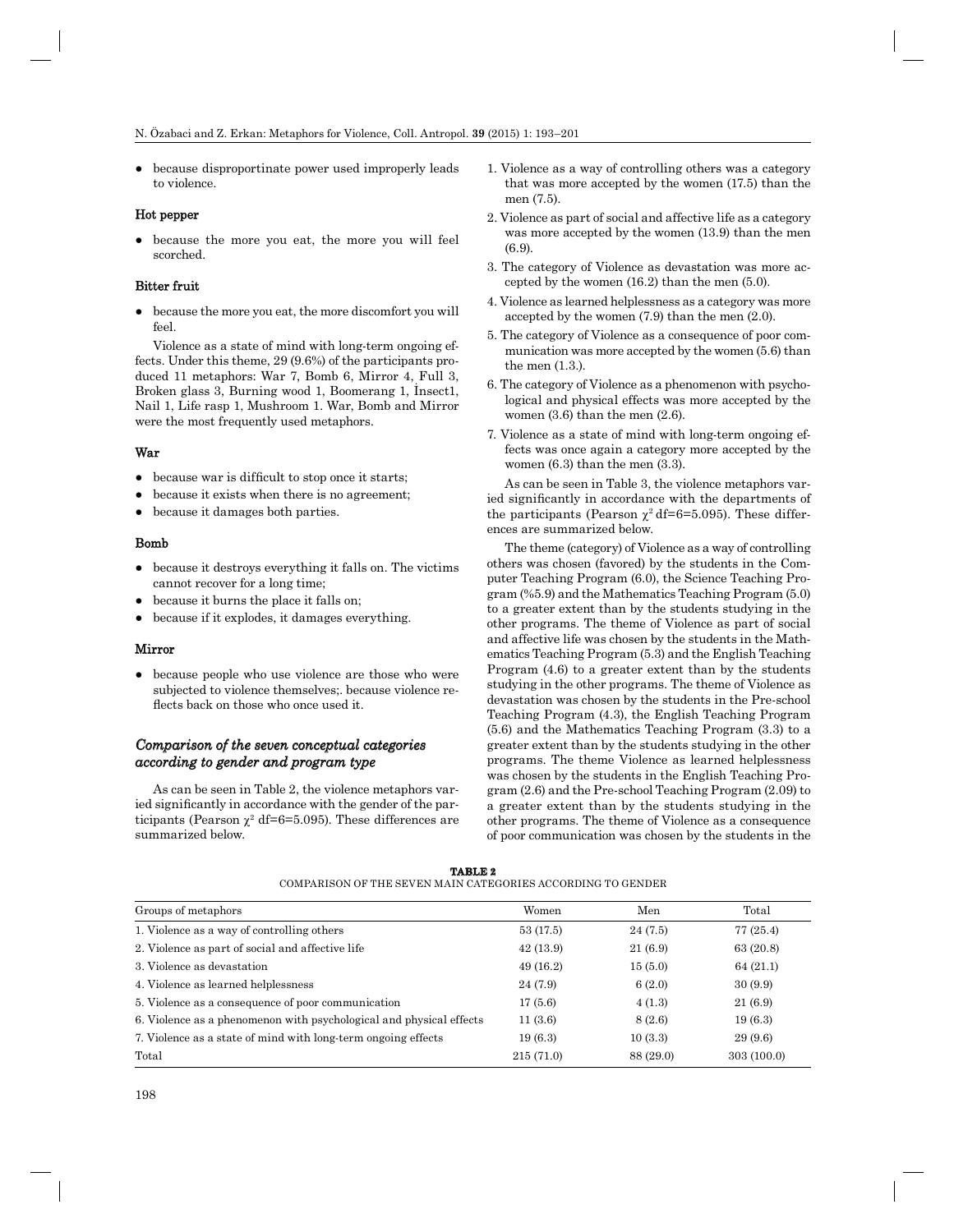| Groups of metaphors                                                          | Comput.<br>teacher      | Guid.<br>and<br>Couns.  | Class<br>teacher  | Pre-sch.<br>teacher     | Engl.<br>Teach          | Turkish<br>language<br>and<br>literature | Pysical<br>train.<br>teacher | Maths<br>teacher        | Science<br>teacher    | Total       |
|------------------------------------------------------------------------------|-------------------------|-------------------------|-------------------|-------------------------|-------------------------|------------------------------------------|------------------------------|-------------------------|-----------------------|-------------|
| 1. Violence as a way of                                                      | 18                      | 9                       | $\mathbf{1}$      | $\overline{5}$          | $\overline{7}$          | $\Omega$                                 | $\overline{4}$               | 15                      | 18                    | 77          |
| controlling others                                                           | (6.0)                   | (3.0)                   | (0.3)             | (1.6)                   | (2.3)                   | (0.0)                                    | (1.3)                        | (5.0)                   | (5.9)                 | (25.4)      |
| 2. Violence as part of                                                       | 6                       | 5                       | $\overline{4}$    | 8                       | 14                      | $\Omega$                                 | $\overline{2}$               | 16                      | 8                     | 63          |
| social and affective life                                                    | (2.0)                   | (1.7)                   | (1.3)             | (2.6)                   | (4.6)                   | (0.0)                                    | (0.7)                        | (5.3)                   | (2.6)                 | (20.8)      |
| 3. Violence as                                                               | 5                       | 7                       | 3                 | 13                      | 17                      | 1                                        | $\mathbf{1}$                 | 10                      | $\overline{7}$        | 64          |
| devastation                                                                  | (1.7)                   | (1.3)                   | (1.0)             | (4.3)                   | (5.6)                   | (0.3)                                    | (0.3)                        | (3.3)                   | (2.3)                 | (21.1)      |
| 4. Violence as learned                                                       | 4                       | 3                       | $\mathbf{1}$      | 6                       | 8                       | $\overline{2}$                           | $\Omega$                     | $\overline{4}$          | $\overline{2}$        | 30          |
| helplessness                                                                 | (1.3)                   | (1.0)                   | (0.3)             | (2.0)                   | (2.6)                   | (0.7)                                    | (0.0)                        | (1.3)                   | (0.7)                 | (9.9)       |
| 5. Violence as a<br>consequence of poor<br>communica-tion                    | 10<br>(3.3)             | 1<br>(0.3)              | $\Omega$<br>(0.0) | $\overline{2}$<br>(0.7) | $\overline{4}$<br>(1.3) | $\Omega$<br>(0.0)                        | $\Omega$<br>(0.0)            | $\mathbf{1}$<br>(0.3)   | 3<br>(1.0)            | 21<br>(6.9) |
| 6. Violence as a<br>phenomenon with<br>psychological and<br>physical effects | $\mathbf{1}$<br>(0.3)   | $\overline{2}$<br>(0.7) | 3<br>(1.0)        | 2<br>(0.7)              | $\overline{7}$<br>(1.3) | $\Omega$<br>(0.0)                        | $\Omega$<br>(0.0)            | 3<br>(1.0)              | $\mathbf{1}$<br>(0.3) | 19<br>(6.3) |
| 7. Violence as a state<br>of mind with long-term<br>ongoing effects          | $\overline{0}$<br>(0.0) | $\overline{4}$<br>(1.3) | 3<br>(1.0)        | 6<br>(2.0)              | 3<br>(1.0)              | 1<br>(0.3)                               | $\Omega$<br>(0.0)            | $\overline{4}$<br>(1.3) | 8<br>(2.6)            | 29<br>(9.6) |
| Total                                                                        | 44                      | 31                      | 15                | 42                      | 60                      | $\overline{4}$                           | 7                            | 53                      | 47                    | 303         |
|                                                                              | (14.5)                  | (10.2)                  | (5.0)             | (13.9)                  | (19.8)                  | (1.3)                                    | (2.3)                        | (17.5)                  | (15.5)                | (100)       |

**TABLE 3** COMPARISON OF THE SEVEN MAIN CATEGORIES ACCORDING TO PRESERVICE TEACHERS' DEPARTMENTS

Computer Teaching Program (3.3) and the Science Teaching program (1.0) to a greater extent than by the students studying in the other programs.

The theme of Violence as a phenomenon with psychological and physical effects was chosen by the students in the English Teaching Program (1.3) to a greater extent than by the students studying in the other programs. Finally, the theme of Violence as a state of mind with longterm ongoing effects was chosen by the students in the Science Teaching Program (2.6) and the Pre-school Teaching Program (2.0) to a greater extent than by the students studying in the other program.

#### **Discussion and Conclusions**

The present study examined Faculty of Education students' metaphors about the concept of violence. The results indicated that the students perceived violence as negative. For example, »violence« was described metaphorically as a way of controlling others, as part of social and affective life, as having devastating effects, as learned helplessness, as a consequence of poor communication, as a phenomenon with psychological and physical effects, and as a state of mind with long-term ongoing effects.

This study revealed that the concept of violence is based on many factors making it impossible to describe it with a single metaphor. The metaphors created by the students in the Faculty of Education indicate that violence is used as an element of power to control others. The meta-

phors also indicate that violence has negative effects on people, socially and emotionally.

People feel desperate when they cannot communicate, and they then resort to violence as the only way that they know to impress or persuade others. According to a research (2000), people, depending on their personalities, use different strategies to solve problems when they are foiled or when they perceive threats to themselves.

Various other factors may have shaped the university students' views on violence. Such factors include gender and the departments in the university. The female students generated more metaphors on the themes (categories) than the male students. For example, the female students generated more metaphors in the category of violence as a way of controlling others than did the male students. It was found that children with significant emotional and behavioral problems responded less positively to others, which, in turn, elicited fewer positive responses and more negative responses from others $^{11}$ .

The analysis of the research results according to the students' field of study indicated that the metaphors describing violence were grouped mainly under the theme (category) of Violence as a way of controlling others. It also emerged that the students studying Computer Teaching and Science Teaching created more metaphors in this category. As the students in these fields of study received an education focused more on concrete and precise facts, they tended to perceive violence in a more conceptual way.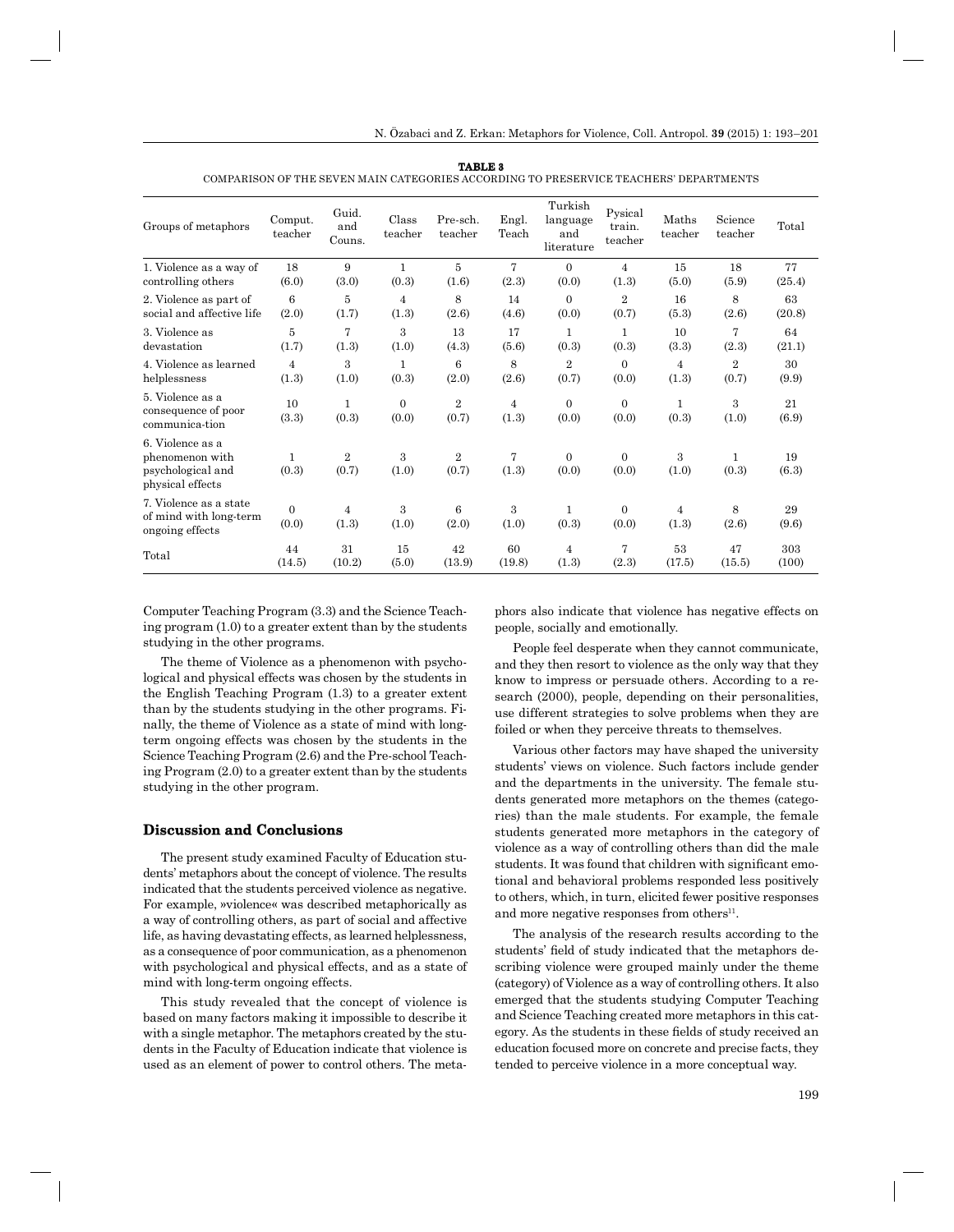According to researchers metaphors reveal various concepts of control and power. Violence control is the behavioral enactment of power in a formal setting. The classroom environment implies a set of power relationships, which are almost always asymmetrical, that is, one person has more authority than the others<sup>26</sup>.

Several important limitations should be considered when interpreting the results of this study. For example, during the third stage of the data analysis process, a number of metaphors were »dropped« even though some of them could have been placed in a recognizable conceptual theme or category. As a result, some insights germane to the students' personal ways of conceptualizing violence may have been lost. Despite these limitations, the study also had a number of strengths. For example, it used an

## **REFERENCES E F E R E N C E S**

1. HUGL-WAJEK JA, CAIRO D, SHAH S, MCCREARY B, J Emerg Med, 43 (2012) 860. DOI: 10.1016/j.jemermed.2009.07.031. — 2. KERN-BERG OF, Severe personality disorders. (Yale University Press, New Haven, 1984). DOI: 10.12987/yale/9780300101805.003.0009. — 3. FISH-ER K, KETTL P, J Pediatr Health Car, 17 (2003) 79. DOI: 10.1067/ mph.2003.20. — 4. KIM DH, KIM KI, PARK YC, ZHANG LD, LU MK, LI D, Child Abuse Neglect, 24 (2000) 1163. DOI: 10.1016/s0145-2134 (00)00175-7. — 5. KHOURY-KASSABRI M, Child Abuse Neglect, 30 (2005) 691. DOI: 10.1016/j.chiabu.2005.12.003. — 6. STONE S, ASTOR R, BENBENISHTY R, Int J Ed R, 48 (2009) 194. DOI: 10.1016/j. ijer.2009.07.002. — 7. ZEIRA A, ASTOR RA, BENNEISHTY R, Soc Work*,* 48 (2003) 471. DOI: 10.1093/sw/48.4.471. — 8. Everett S, Price J, J Adolescent Health, 17 (1995) 345. DOI: 10.1016/1054-139x (94)00185-h. — 9. MALEK M, CHANG B, DAVIS T, J Adolescent Health, 23 (1998) 94. DOI: 10.1016/s1054-139x (98)00024-x. — 10. QUINN G, BELL-EL-LISON B, LOOMIS W, TUCCI M, Public Health, 121 (2007) 357. DOI: 10.1016/j.puhe.2006.11.012. — 11. PACE TM, MULLINS LL, BEESELY D, HILL JS, CARSON K, Contemp Educ Psychol, 24 (1998) 140. DOI: 10.1006/ceps.1998.0986. — 12. DEVECI SE, ACIK Y, AYAR A, Child Care Hlth Dev, 34 (2007) 25. DOI: 10.1111/j.1365-2214.2007.00756.x. — 13. SÜMER ZH, AYDIN G, Int J Adv Couns, 21 (1999) 335. DOI: appropriate sentence completion exercise to provide valuable information on the students' metaphors about violence thus allowing for a more accurate representation of the metaphors in this particular population.

The study results can be used to identify groups of university students who are most vulnerable and in need of assistance on the basis of their metaphors about violence. The results may also provide valuable information to parents and educators on more democratic child-rearing methods. Further qualitative and quantitative studies are needed on the perception of violence during individuals' developmental process. Supporting studies on violence involving parents, educators and teacher candidates should also be considered.

10.1023/a:1005694929669. — 14. HYMAN IA, PERONE DC, J School Psychol, 36 (1998) 7. DOI: 10.1016/s0022-4405 (97)87007-0. — 15. PIªKIN M, ZORBALIĞI O, Kuram ve Uygulamada Eğitim Bilimleri, 2 (2002)  $531. - 16. \ddot{\rm O} \ddot{\rm G} \ddot{\rm U}$ LMÜ<sup>a</sup> S, Turkey Procedia – Social and Behavioral Sciences, 15 (2011) 2481. DOI: 10.1016/j.sbspro.2011.04.132. — 17. LAKOF G, JOHNSON M, Metaphors We Live By. (University of Chicago Press, Chicago, 1980). DOI: 10.1017/s002222670000760x. — 18. BARTEL R, Metaphors and Symbols: Forays into Language. (National Council of Teachers of English, Urbana, IL, 1983). DOI: 10.1632/ade.81.49. — 19. SABAN A, KOCBEKER BN, SABAN A, Learn Instr, (2007) 23. DOI: 10.1016/j.learninstruc.2007.01.003. — 20. MOSER KS, Forum: Qualitative Social Research, 1 (2000). Available from: URL: www.qualitativeresearch.net/index.php/fqs/issue/view/28. — 21. PATTERSON RJ, The assertiveness workbook: How to express your ideas and stand up for yourself at work and in relationships. (New Harbinger Publications, CA, 2000). — 22. VADEBONCOEUR JA, TORRES MN, Discourse: Studies in the Cultural Politics of Education, 24 (2003) 87. DOI: 10.1080/01596300303034. — 23. WEI HS, WILLIAMS JH, CHEN JK, CHANG HY, Child Youth Serv Rev, 3 (2010) 137. DOI: 10.1016/j.childyouth.2009.08.004.

# *N. Özabaci*

*»Eskişehir Osmangazi« University, School of Education Guidance and Counselling, Esogü Meşelik Yerleşkesi, 26480 Eskişehir, Turkey e-mail: niluferozabaci@hotm ail.com*

#### **METAFORE O NASILJU MEĐU NASTAVNICIMA EDUKATORA ETAFORE NASILJU**

# **SAŽETAK**

Nasilje se sastoji od obrasca ponašanja prisile kojeg koristi sposobna odrasla osoba ili adolescent kako bi se uspostavila ili održala moć i kontrola nad drugim sposobnim odraslim osobama ili adolescentima. Ovakvo ponašanje, koje se može pojaviti pojedinačno ili u kombinaciji, povremeno ili stalno, uključuje fizičko nasilje, psihičko zlostavljanje, govor i seksualno ponašanje bez pristanka. Istraživanje pokazuje da se različite vrste nasilja koriste kao sredstvo jačanja discipline u obiteljskom i školskom okruženju. Djeca i adolescenti koji odrastaju u okruženju u kojem je nasilje prirodno, skloni su pribjeći nasilju u svakoj fazi svog života, bez iznimke. Cilj ovog istraživanja bila je, dakle, percepcija edukatora nastavnika o pojmu nasilja kroz korištenje metafora. Sukladno tome, traženi su odgovori na sljedeća pitanja: Koje metafore koristite mladi za opisivanje pojma nasilja? Pod koje konceptualne kategorije se te metafore mogu grupirati u smislu